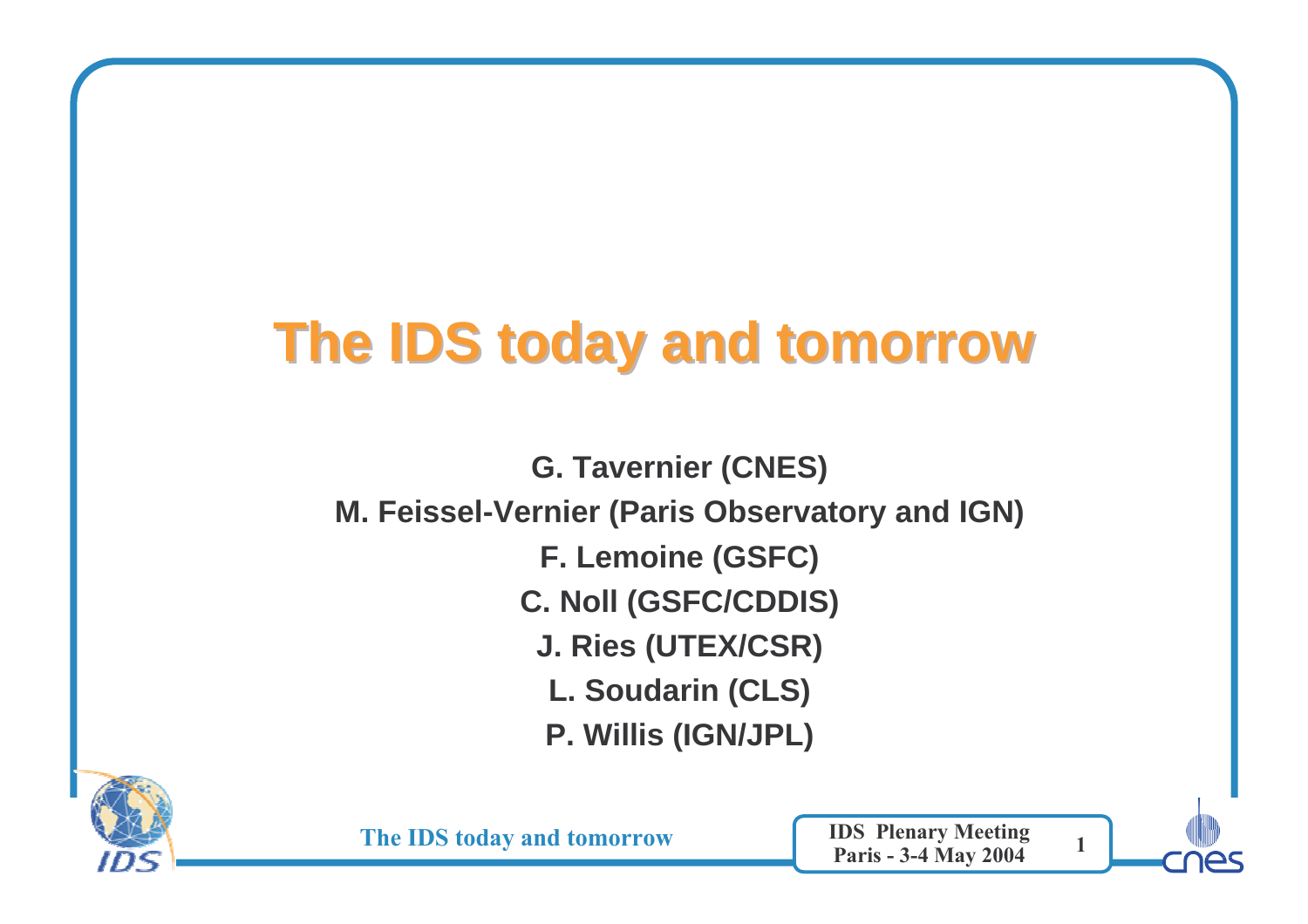## **International DORIS Service: history**

- ➨ **IUGG, July 1999, Birmingham**
	- **IAG : DORIS Pilot Experiment**
	- **Assess the need and feasibility of an**International DORIS Service
- ➨**September 1999: call for participation**
- ➨**Analysis campaigns**
- ➨ **IUGG, July 2003, Sapporo:**
	- **IDS accepted as an IAG service**
- **► IGS + IVS + ILRS + IDS = backbone of the future International Geodetic Observing System (IGGOS)**



The IDS today and tomorrow

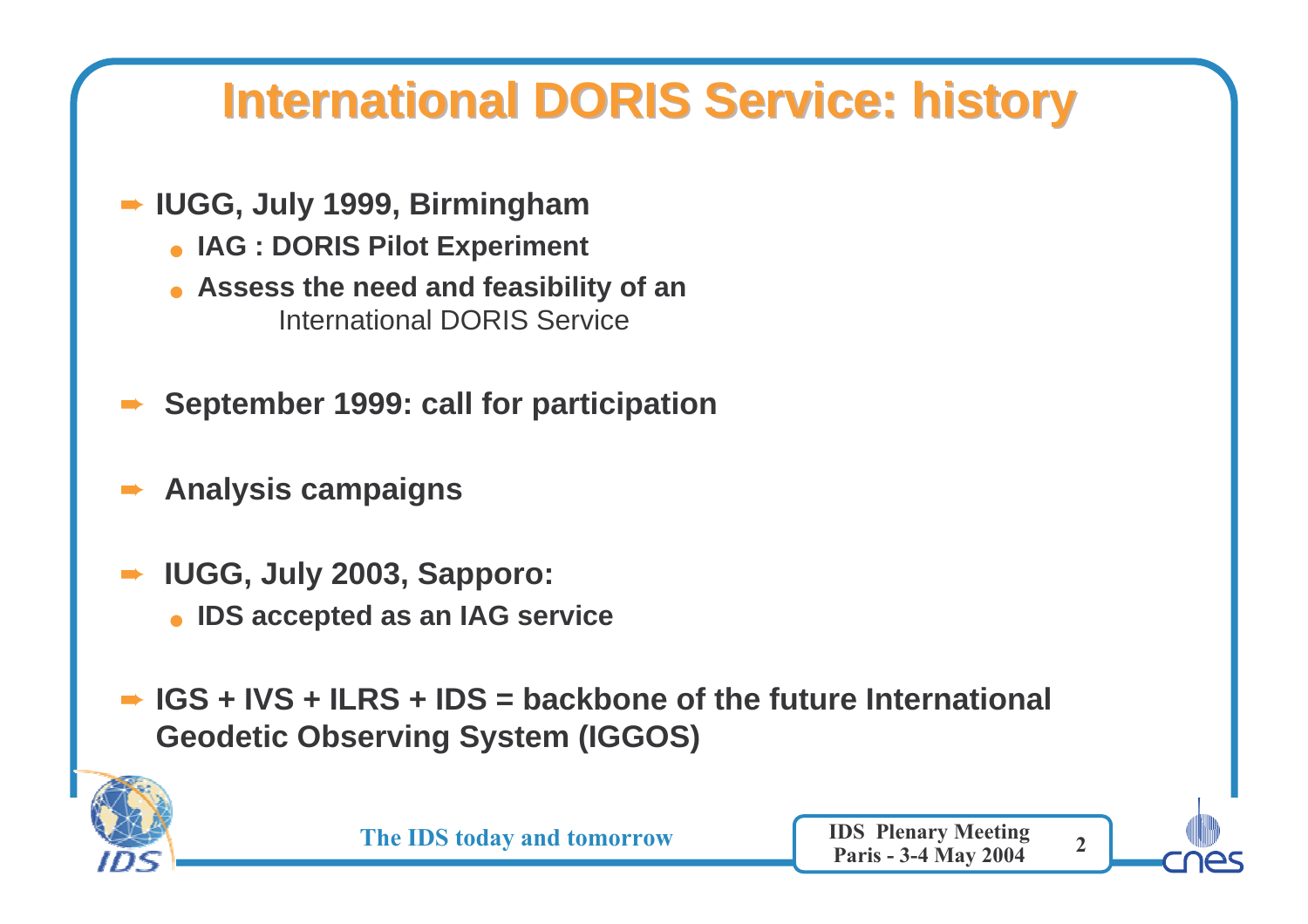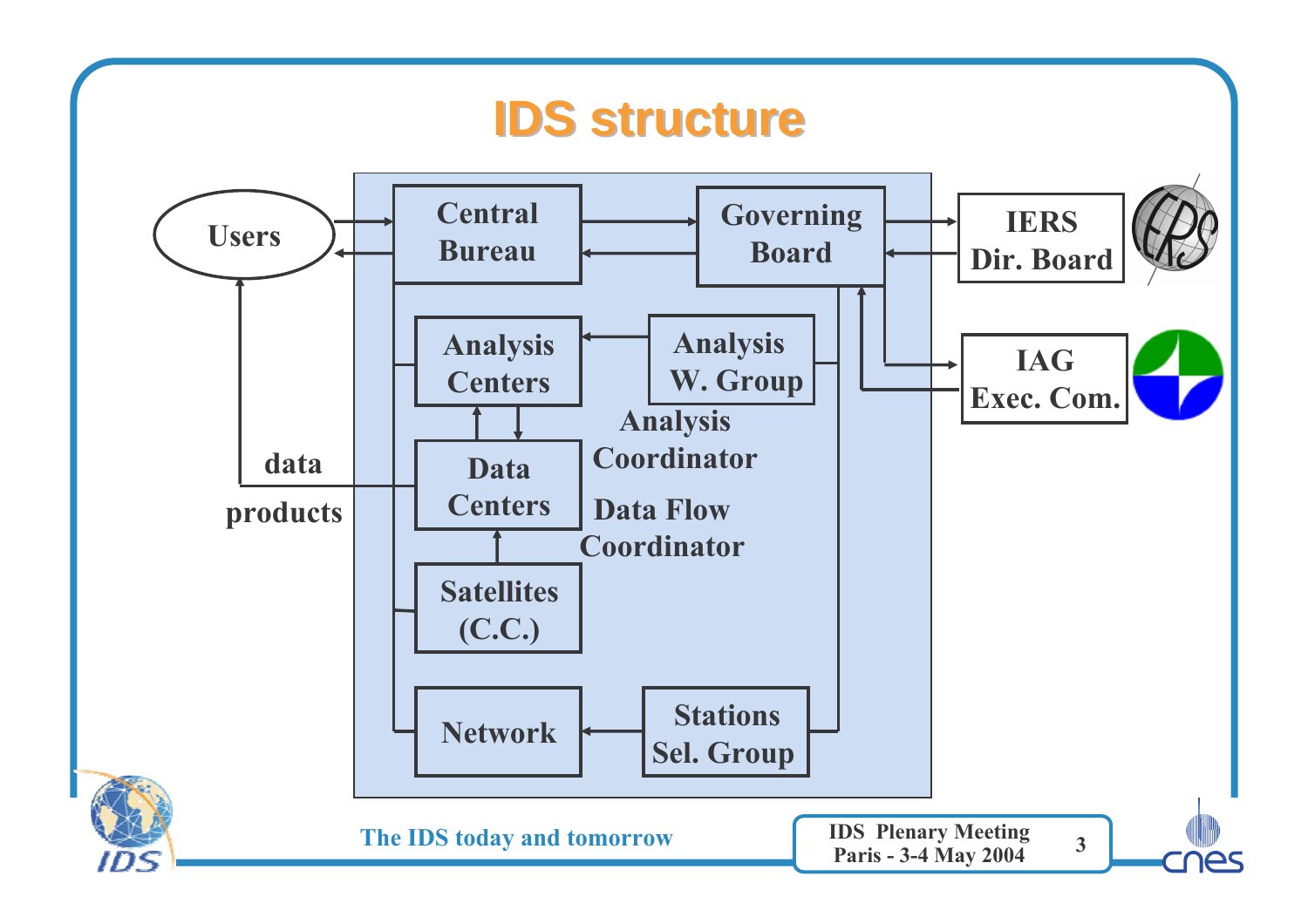# **Governing Board**

➨ **Gilles Tavernier CNES Chairperson► Martine Feissel-Ve** 

**Paris Observatory and IGN Analysis coordinator**

➨ **Frank Lemoine NASA GSFC Stations Selection Group Chairperson**

➨ **Carey Noll NASA GSFC**

**Data Flow coordinator**

**→ John Ries University of Texas CSR** 

➨ **Laurent Soudarin CLS**

**Central Bureau Web server**

➨ **Pascal Willis IGN / JPL**



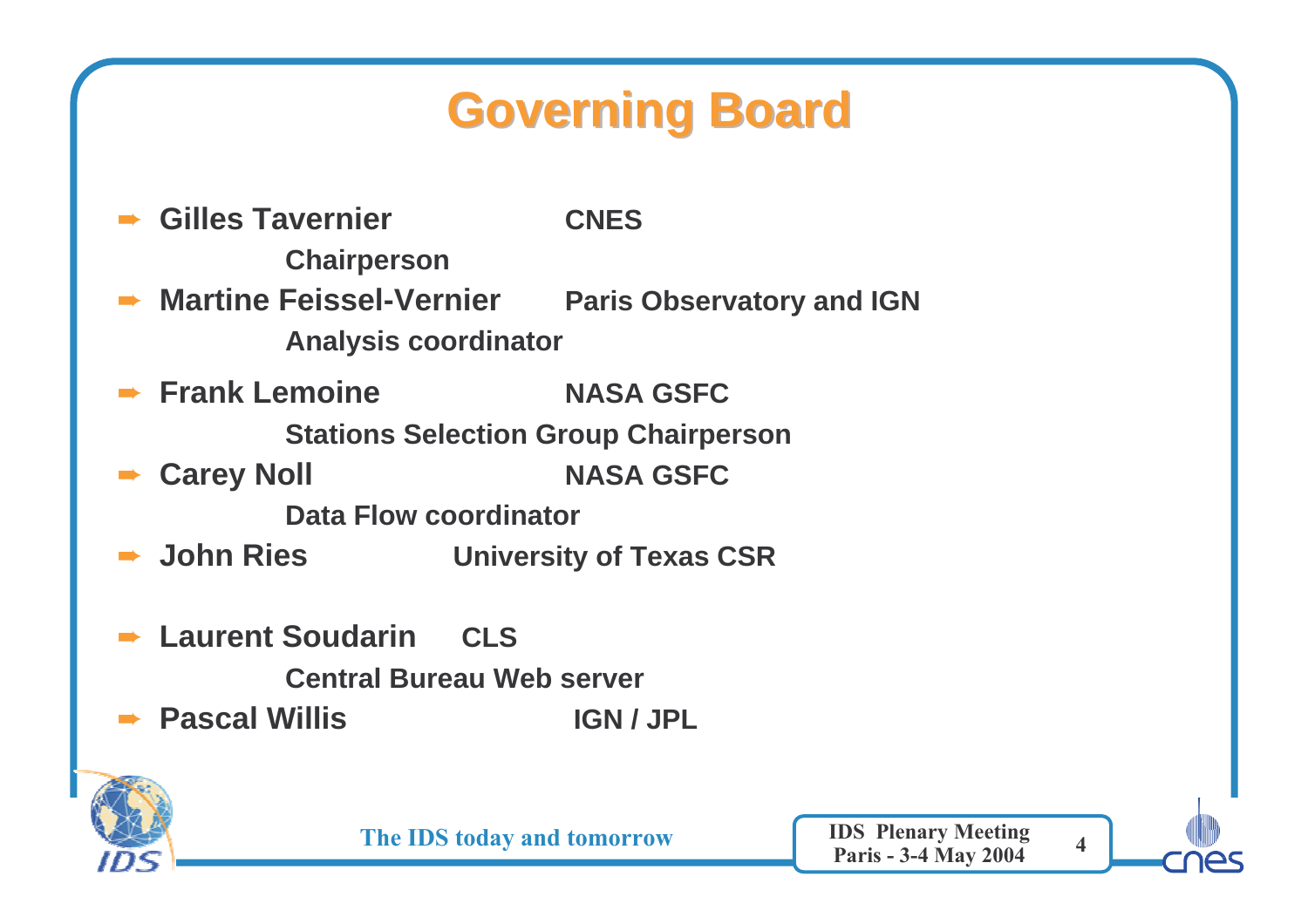#### **Central Bureau**

#### ➨**CNES/IGN/CLS**

- ●**Jean-Pierre Granier, Gilles Tavernier**
- ●**Laurent Soudarin, Jean-Jacques Valette**
- $\bullet$ **Hervé Fagard, Pascal Willis**
- ➨ **Website :**
	- ●**http://ids.cls.fr**
- ➨ **DORIS Mails**
	- $\bullet$ **http://list.ensg.ign.fr/wws/arc/dorismail**





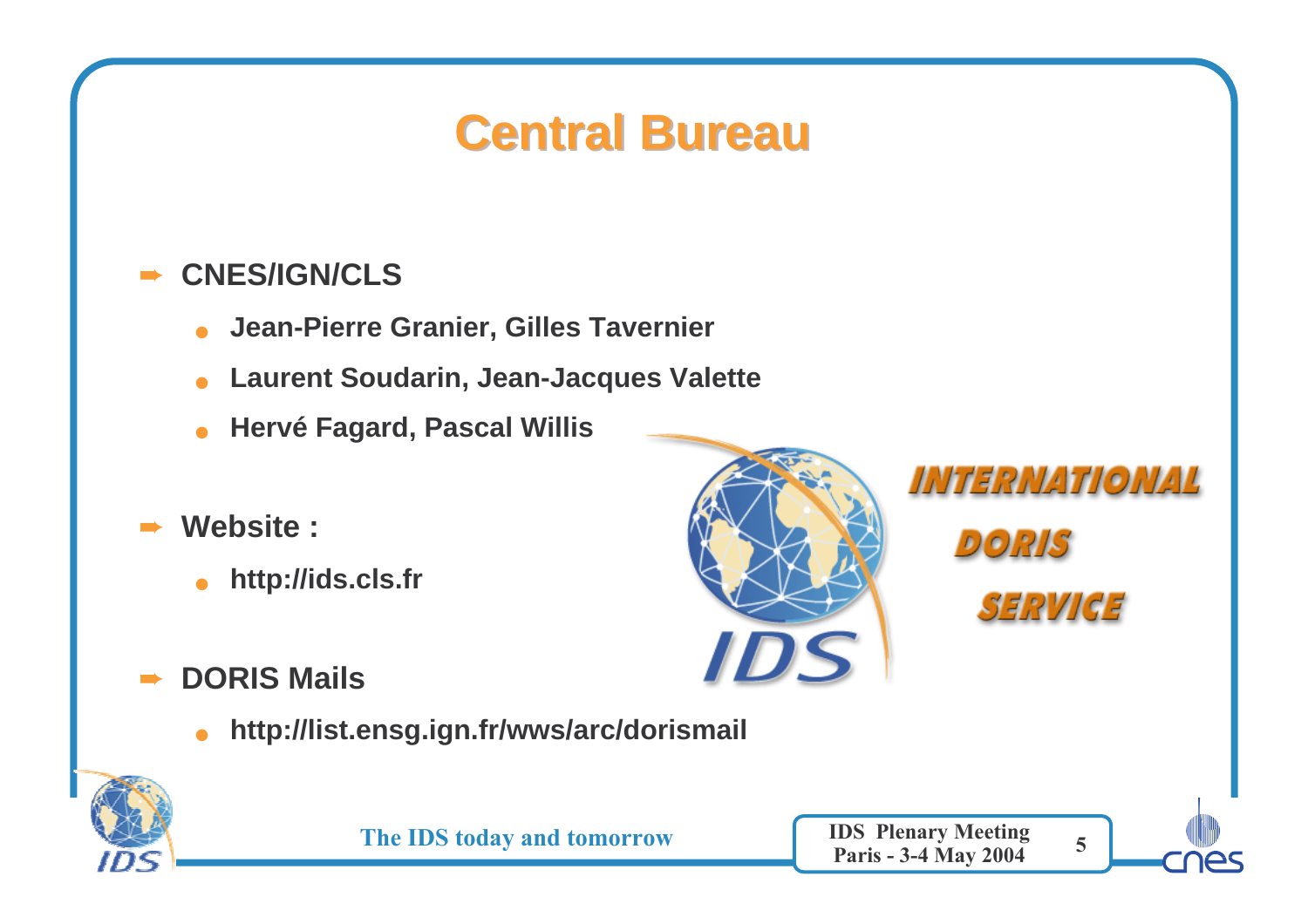## **IDS Analysis campaigns**

- ➨ **Analysis coordination : Martine Feissel-Vernier PO IGN**
	- ●**Analysis coordination page: http://lareg.ensg.ign.fr/IDS/**

#### ➨**2002 Analysis campaign**

- ●**time series of stations coordinates**
- ●**Earth orientation parameters**
- ●**Geocenter**
- ●**Orbits**
- ➨**2003 Grace Analysis campaign**



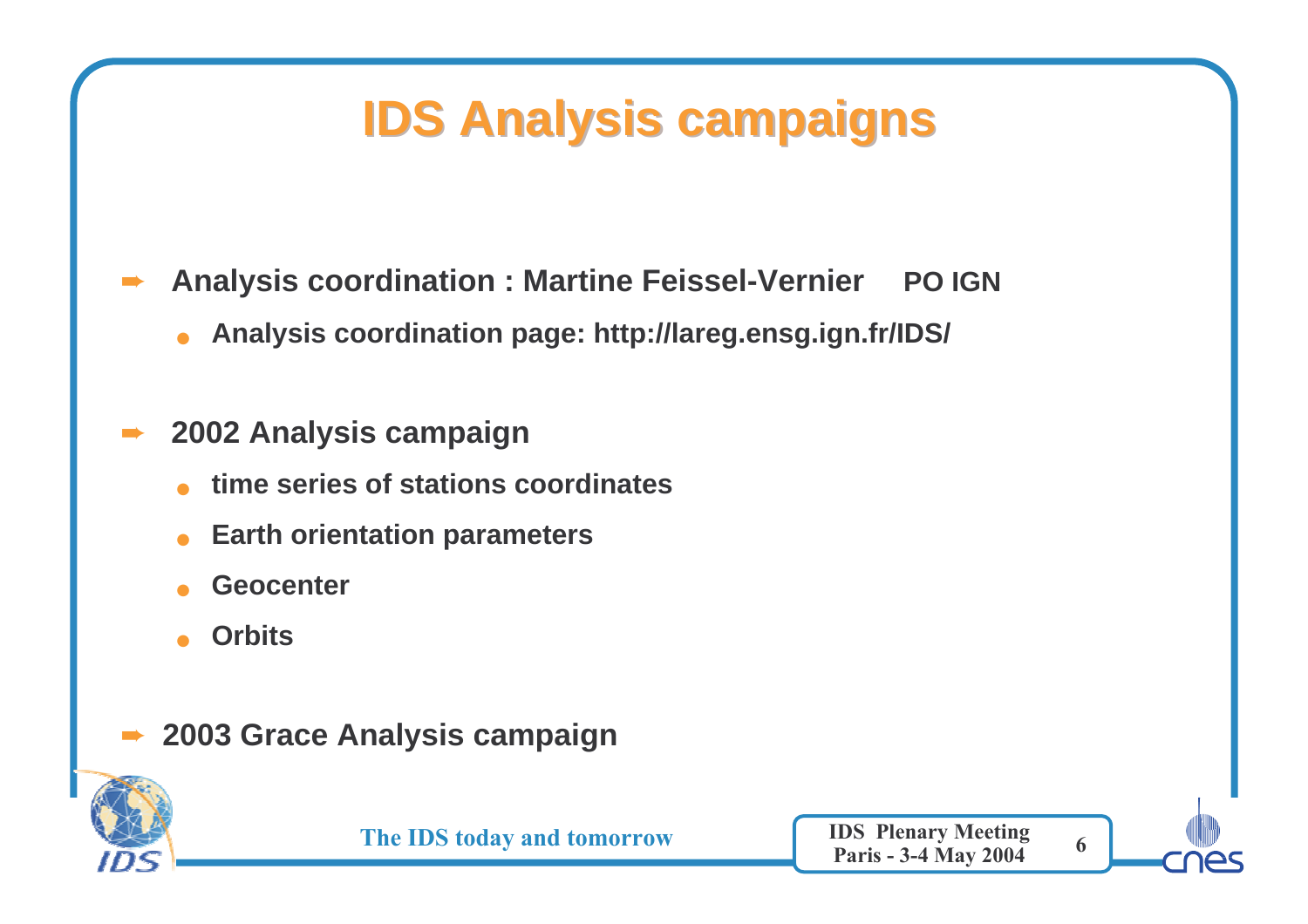## **Data flow coordination Data Centers**

➨**Data flow coordination : Carey Noll MASA GSFC** 

#### ➨**Data Centers :**

- ✦ preprocessed DORIS measurements from 7 satellites
- ✦ ancillary data
- ✦ Analysis Centers products

#### ●**NASA GSFC CDDIS - USA Carey Noll**

- ✦ http://cddisa.gsfc.nasa.gov/doris\_summary.html
- ✦ ftp://cddisa.gsfc.nasa.gov/pub/doris/

#### ●**IGN LAREG - France Edouard Gaulué**

✦ ftp://lareg.ensg.ign.fr/pub/doris/







The IDS today and tomorrow

W IDS Plenary Meeting 7<br>Paris - 3-4 May 2004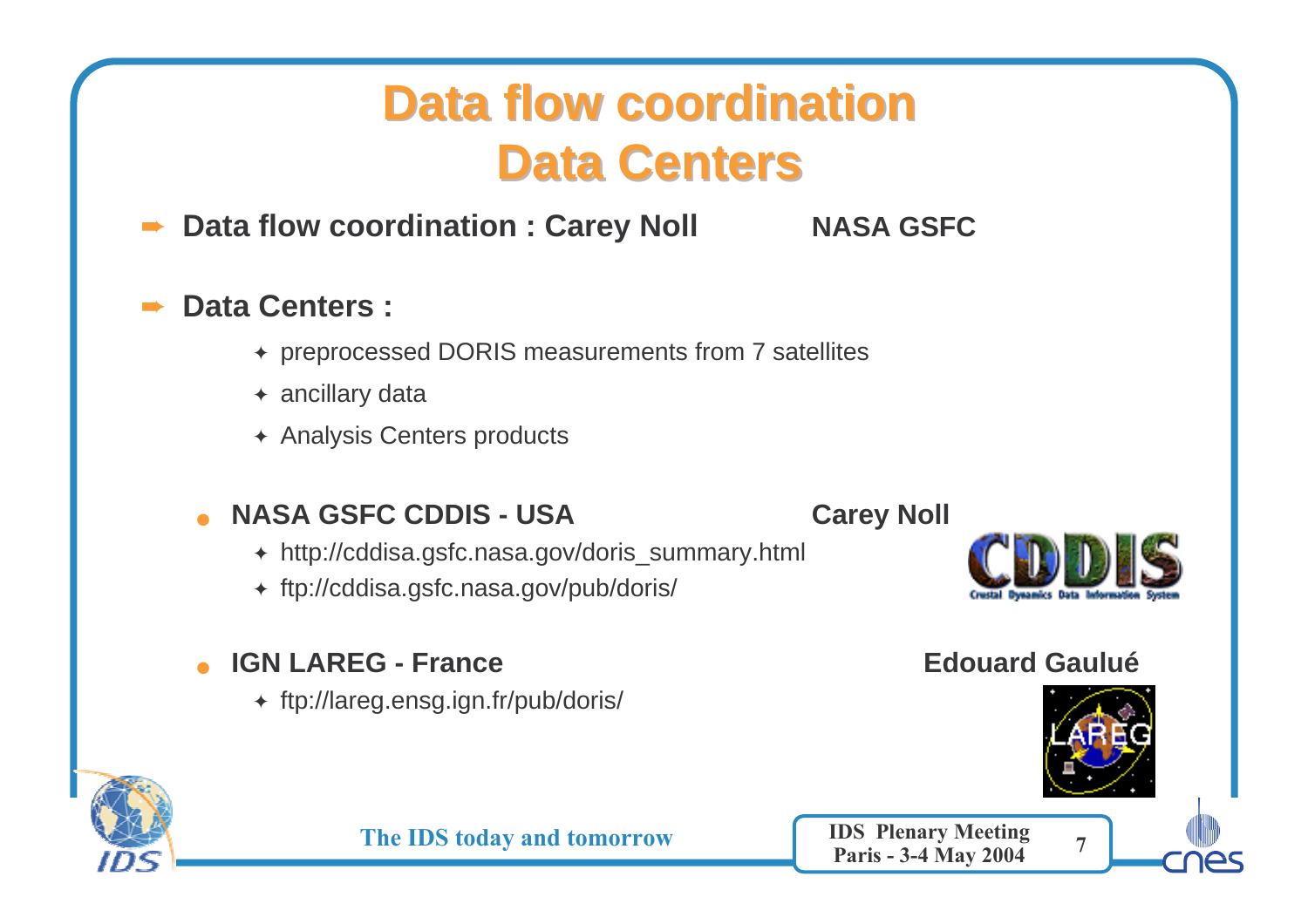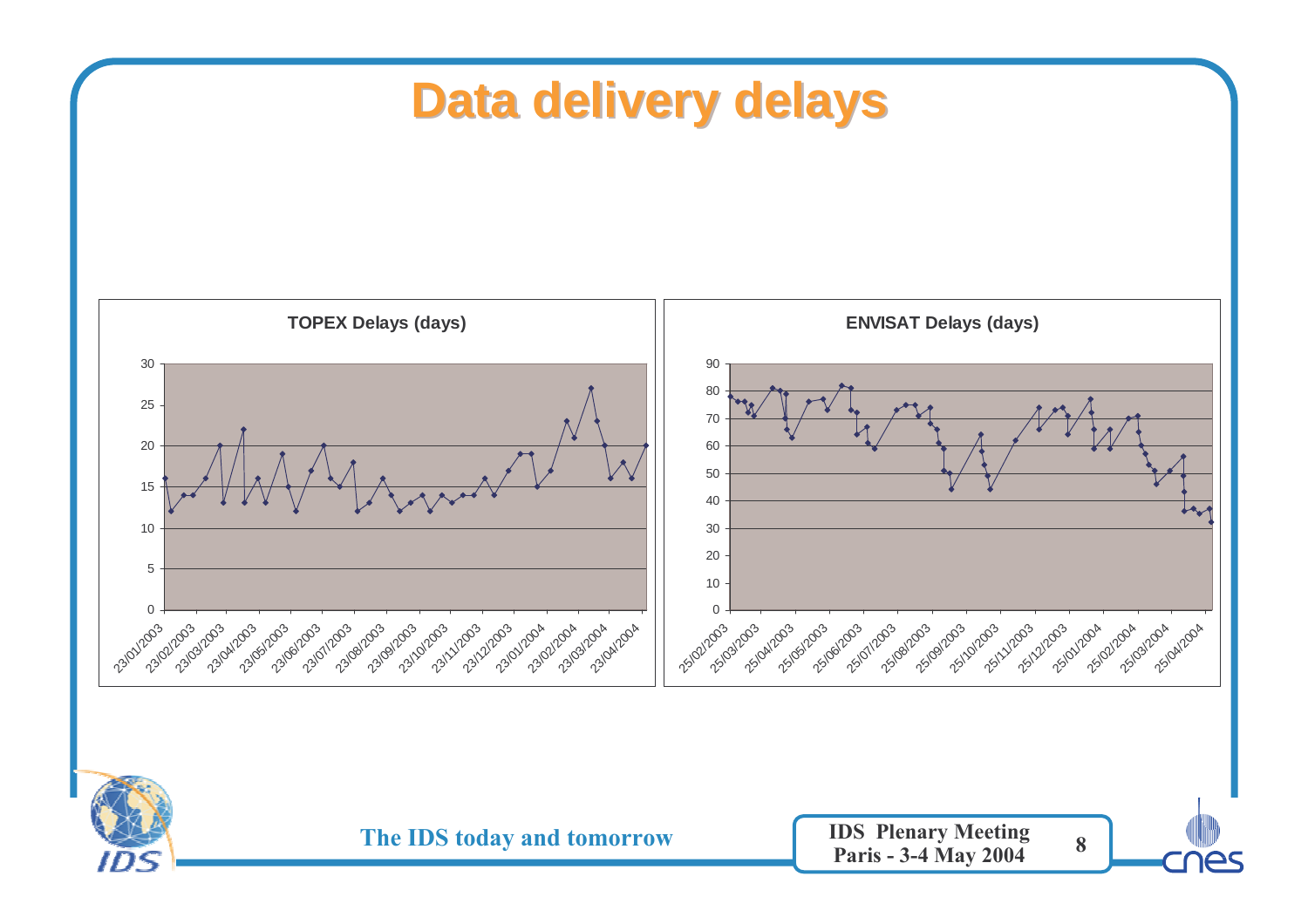### **Stations Selection Group**

- ➨**Frank Lemoine GSFC (Kristine Larson Univ. of Colorado)**
- ➨ **Geoscience Australia Ramesh Govind**
	- ●**Sorsdal glacier, Antarctica: Dec. 2001- Jan. 2002, January 2004**
	- ●**Lambert glacier , Antarctica: January 2003**
	- ●**Burnie: permanent altimeter calibration site in Bass Straight**
- ➨ **BKG - Wettzell W. Schlüter, H. Hase**
	- ●**Wettzell: fundamental geodesy, May 2003**
	- ●**TIGO-Conception: fundamental geodesy**
- ➨ **TU Crete S. Mertikas**
	- ●**Gavdos Island: permanent altimeter calibration site, September 2003**
- ➨

**IAA/AWI J.L. Hormaechea, H. W. Schenke**

●**Belgrano II, Antarctica, February 2004**

The IDS today and tomorrow

W IDS Plenary Meeting 9<br>Paris - 3-4 May 2004

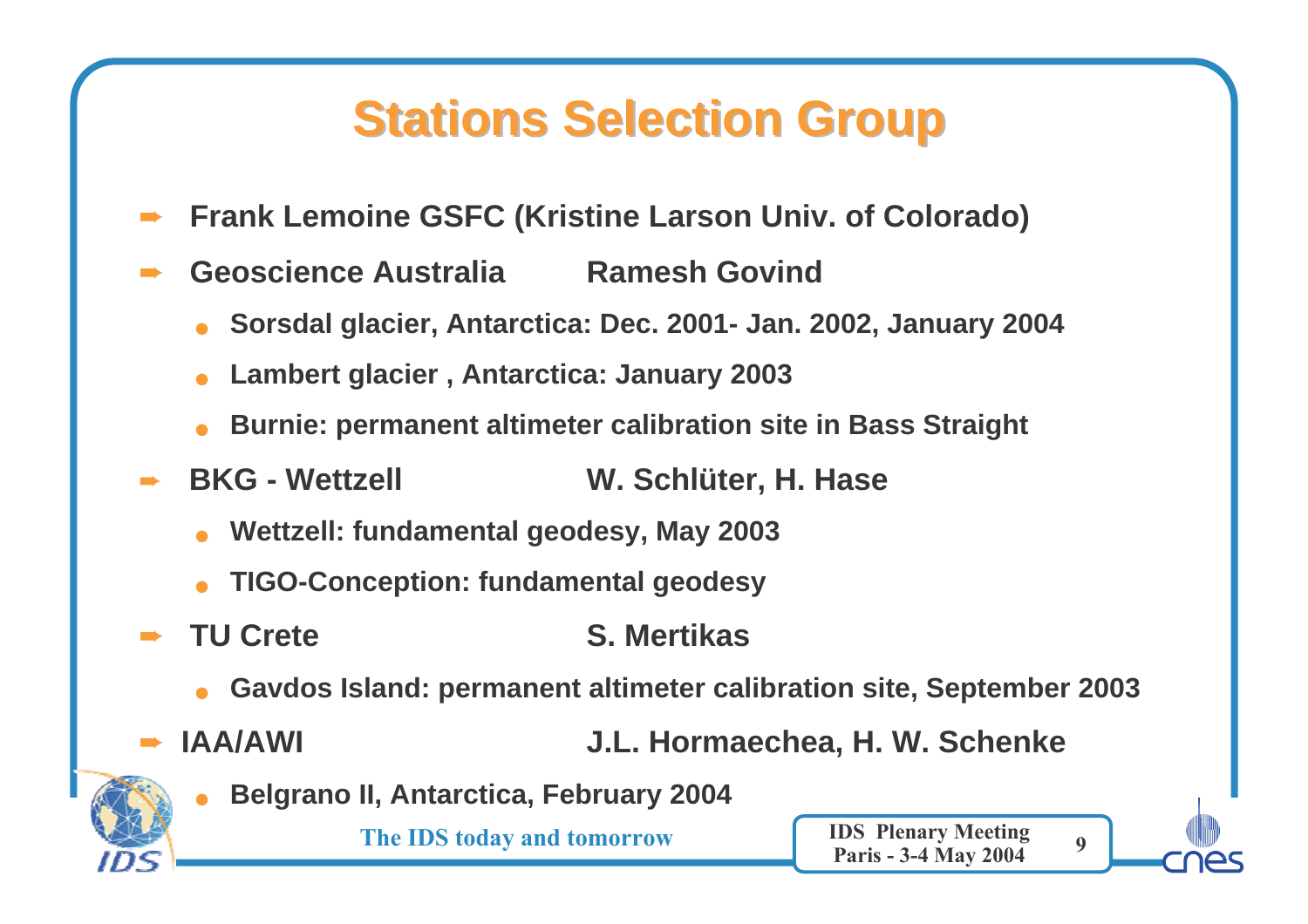## **Meetings**

- ➨ **DORIS Days, Toulouse, May 2-3, 2000**
	- ●**http://ids.cls.fr/html/report/doris\_days\_2000/programme.html**
- ➨ **IDS Workshop, Biarritz, June 13-14, 2002**
	- ●**http://ids.cls.fr/html/report/ids\_workshop\_2002/programme.html**
- ➨ **IDS Analysis Workshop, Marne La Vallée, February 20-21, 2003**
	- ●**http://lareg.ensg.ign.fr/IDS/events/prog\_2003.html**
	- **IDS Plenary Meeting, Paris, May 3-4, 2004**

➨

●**http://lareg.ensg.ign.fr/IDS/events/prog\_2004.html**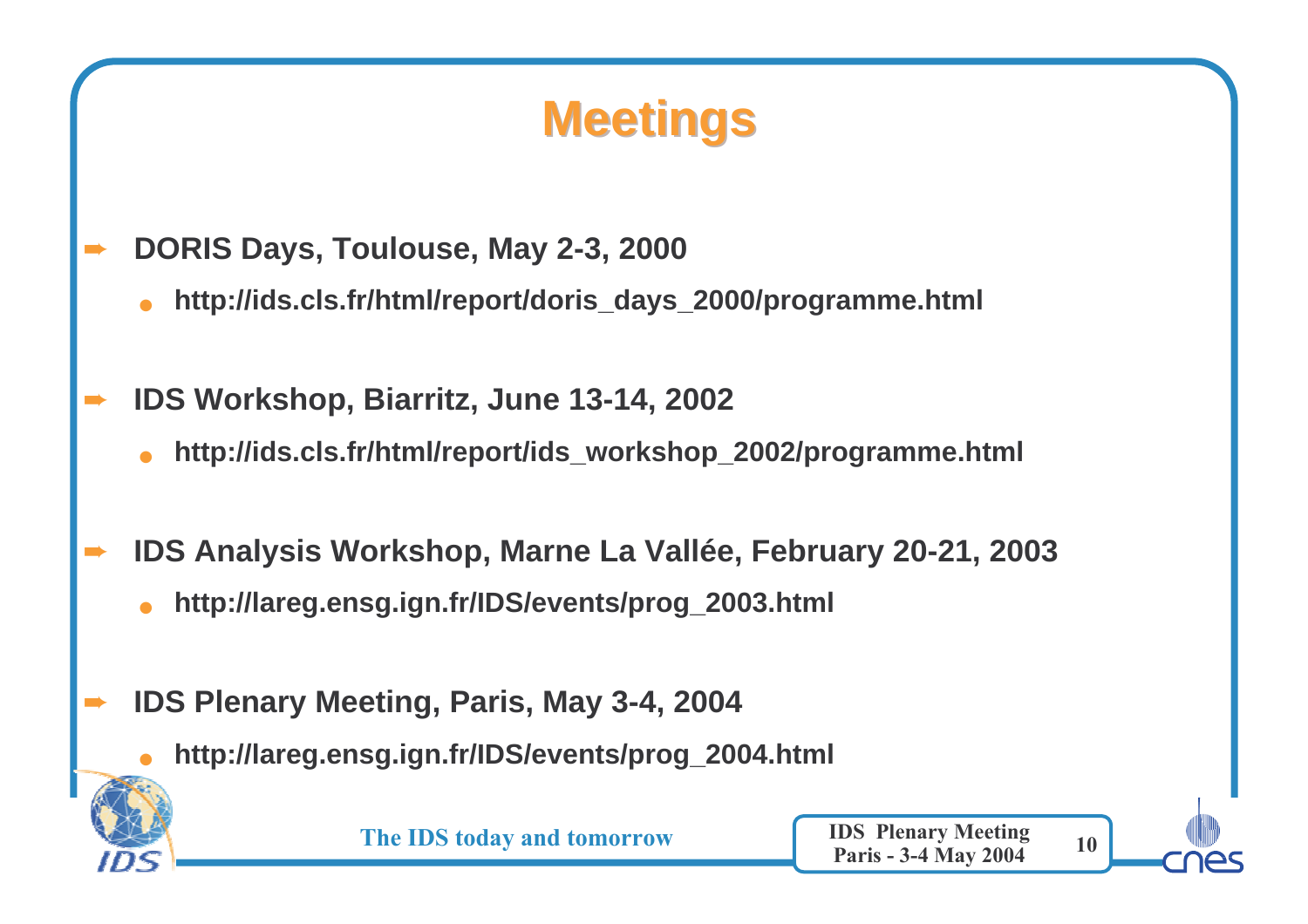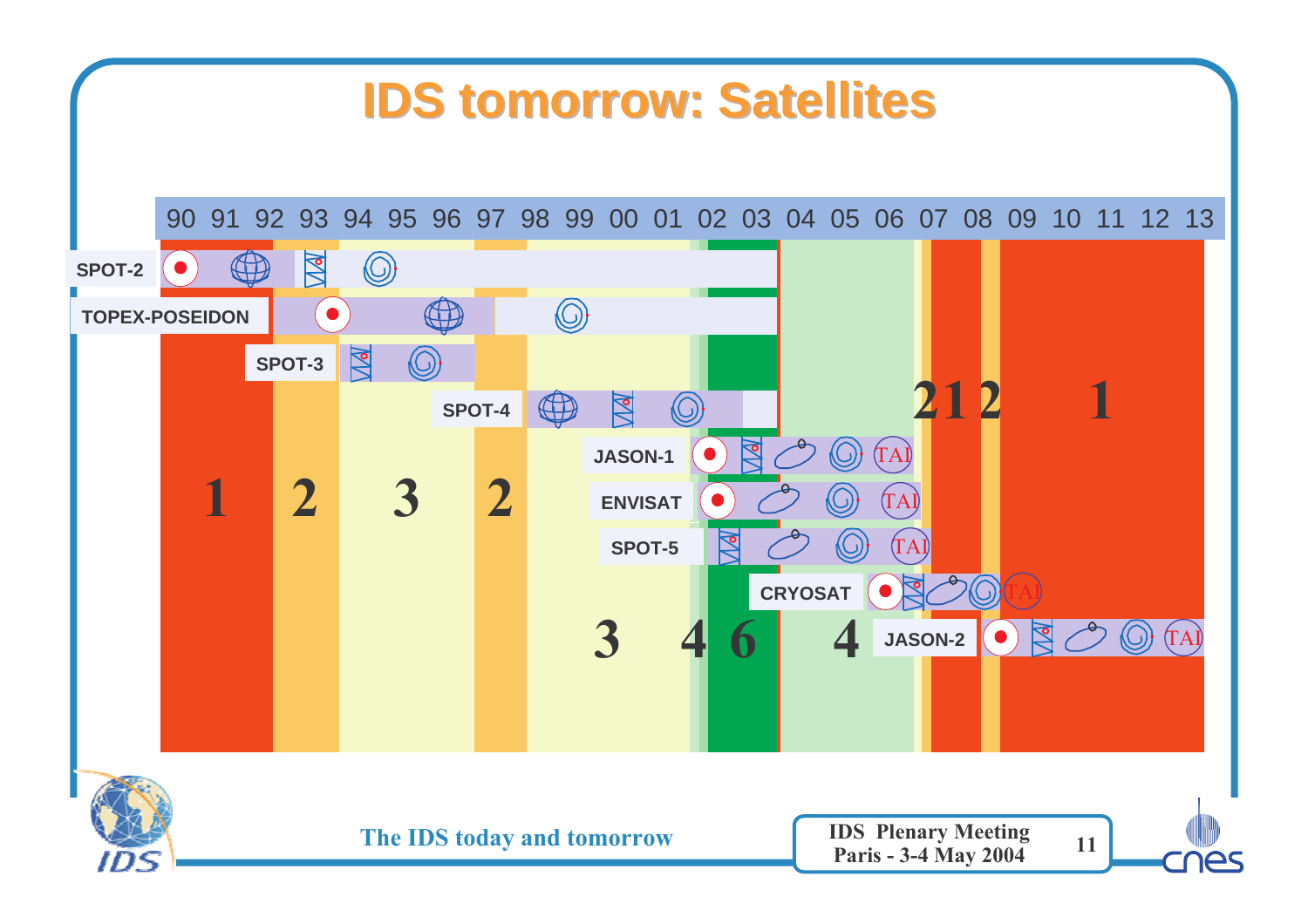## **IDS tomorrow: Stations**

#### ➨ **System limitations**

- **Stations jamming**
- **Shifted frequencies**
	- ✦ 3.0 beacons
	- ✦ 2nd generation receiver : Jason-1, ENVISAT (SPOT5)
- **Uplink**
	- ✦ 1 channel: SPOT2, TOPEX/POSEIDON, SPOT-4
	- ✦ 2 channels: Jason-1, ENVISAT, SPOT-5 (CRYOSAT)
	- ✦ 6 channels: 2GXX receivers

### ➨ **Limited amount of available beacons**

- **5 3.0 beacons available for IDS**
	- ✦ Wetzell/TIGO
	- ✦ GAVDOS



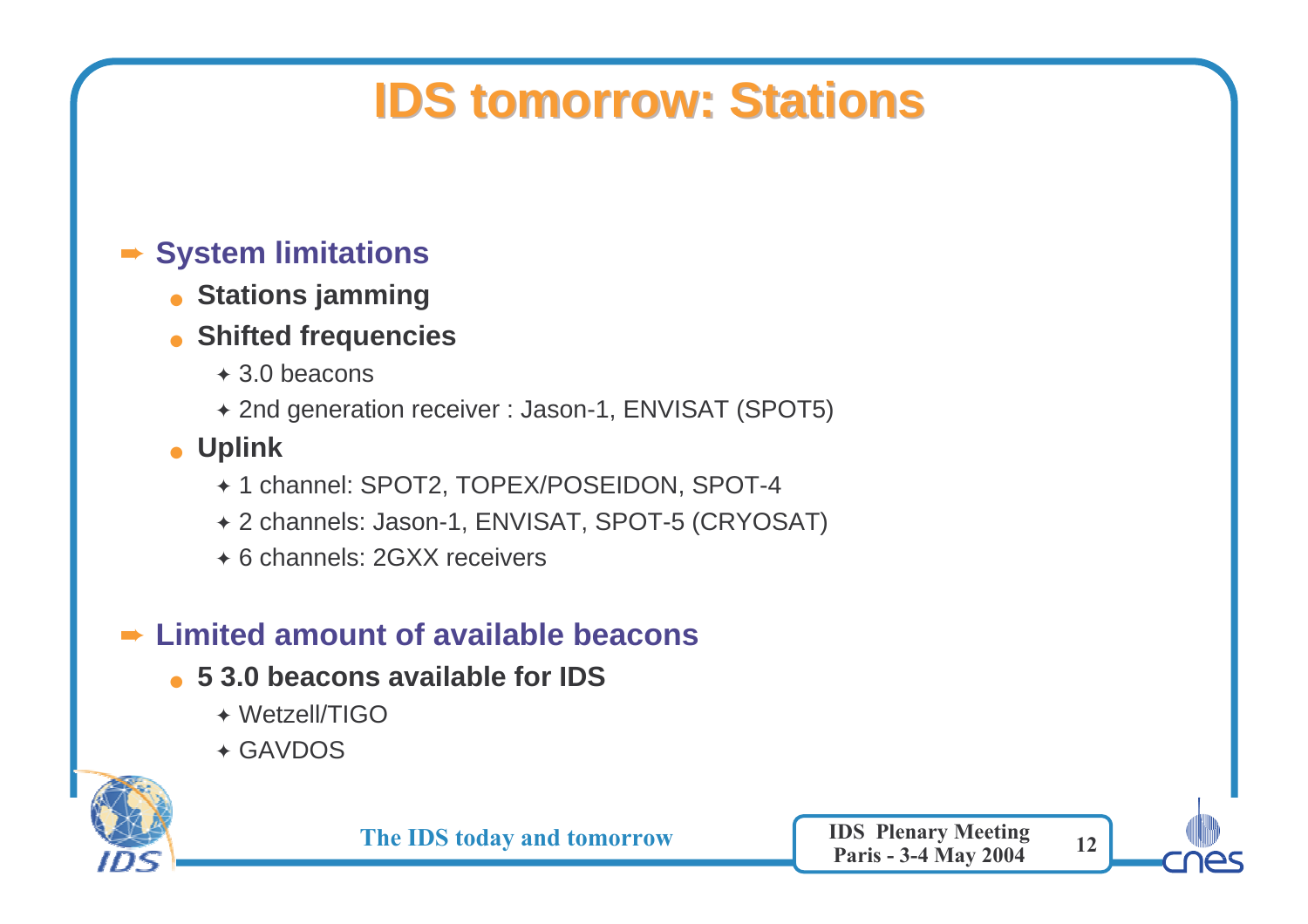## **IDS tomorrow: Analysis**

### ➨ **At least 3 Analysis Centers for each product**

- **Comparison**
- **Combination**

#### ➨ **IERS Pilot Project**

- **Time series of station coordinates and polar motion**
- **Regular delivery**
- ●**Delay**

#### ➨ **Which products?**

- ●**Time series of stations coordinates/Earth orientation parameters**
- ●**Geocenter**
- ●**Orbits**
- **Ionosphere, troposphere**

The IDS today and tomorrow